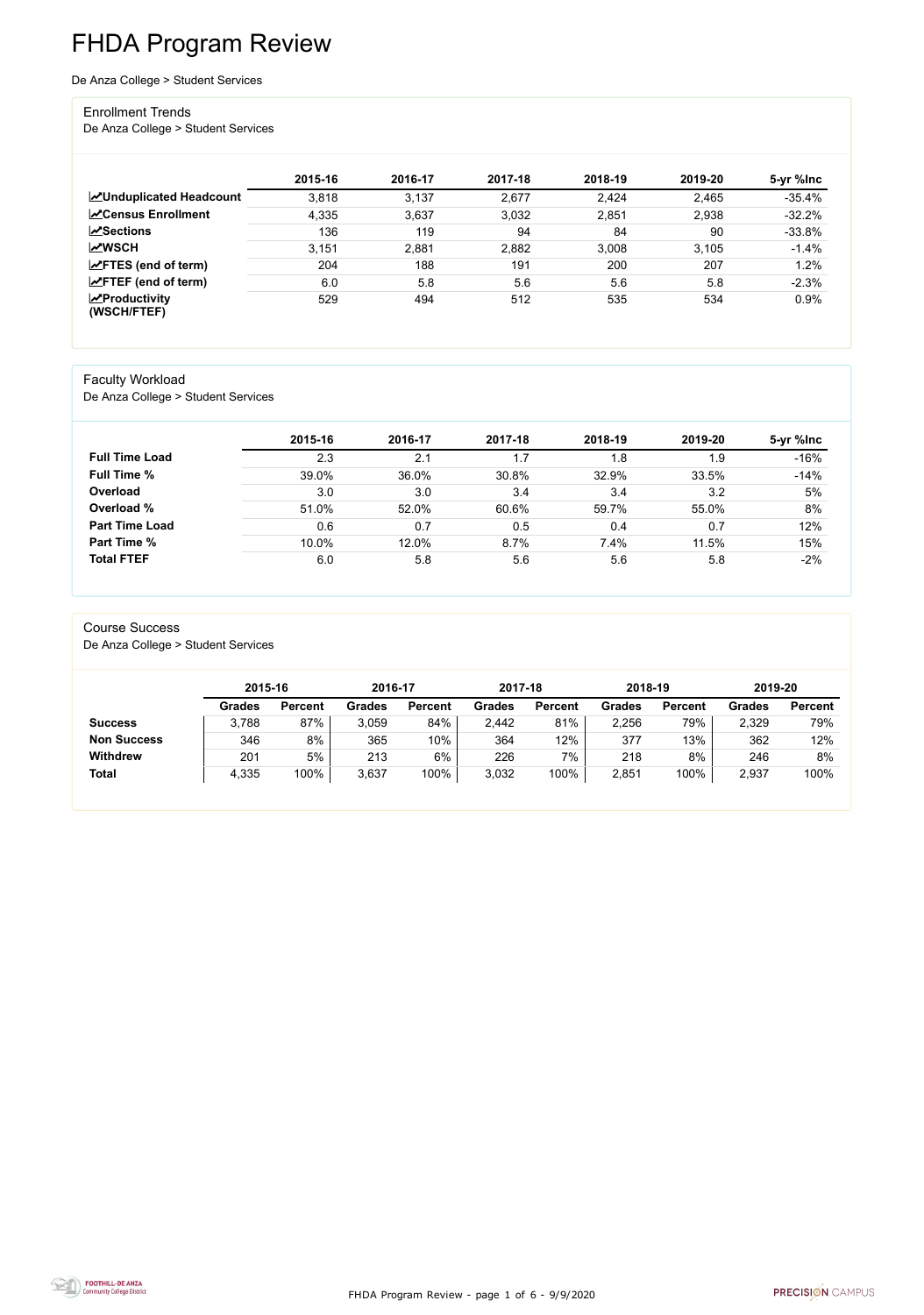FHDA Program Review - page 2 of 6 - 9/9/2020



### Course Success for African American, Latinx, and Filipinx Students

#### Course Success for Asian, Native American, Pacific Islander, White, and Decline to State Students

|                    |               | 2015-16        |               | 2016-17        |               | 2017-18        | 2018-19       |                | 2019-20       |                |
|--------------------|---------------|----------------|---------------|----------------|---------------|----------------|---------------|----------------|---------------|----------------|
|                    | <b>Grades</b> | <b>Percent</b> | <b>Grades</b> | <b>Percent</b> | <b>Grades</b> | <b>Percent</b> | <b>Grades</b> | <b>Percent</b> | <b>Grades</b> | <b>Percent</b> |
| <b>Success</b>     | ,623          | 84%            | ,358          | 81%            | 1,103         | 75%            | ,100          | 74%            | 1,171         | 76%            |
| <b>Non Success</b> | 187           | 10%            | 202           | 12%            | 233           | 16%            | 248           | $17\%$         | 224           | 14%            |
| <b>Withdrew</b>    | 116           | 6%             | 126           | 7%             | 142           | 10%            | 129           | 9%             | 154           | 10%            |
| <b>Total</b>       | ,926          | 100%           | ,686          | 100%           | 1,478         | 100%           | ,477          | 100%           | ,549          | 100%           |

|                    | 2015-16       |                | 2016-17       |                | 2017-18       |                | 2018-19       |                | 2019-20 |                |
|--------------------|---------------|----------------|---------------|----------------|---------------|----------------|---------------|----------------|---------|----------------|
|                    | <b>Grades</b> | <b>Percent</b> | <b>Grades</b> | <b>Percent</b> | <b>Grades</b> | <b>Percent</b> | <b>Grades</b> | <b>Percent</b> | Grades  | <b>Percent</b> |
| <b>Success</b>     | 2,165         | 90%            | 1,701         | 87%            | 1,339         | 86%            | ,156          | 84%            | 1,158   | 83%            |
| <b>Non Success</b> | 159           | 7%             | 163           | 8%             | 131           | 8%             | 129           | 9%             | 138     | 10%            |
| <b>Withdrew</b>    | 85            | 4%             | 87            | 4%             | 84            | 5%             | 89            | 6%             | 92      | 7%             |
| <b>Total</b>       | 2,409         | 100%           | 1,951         | 100%           | ,554          | 100%           | ,374          | 100%           | 1,388   | 100%           |
|                    |               |                |               |                |               |                |               |                |         |                |

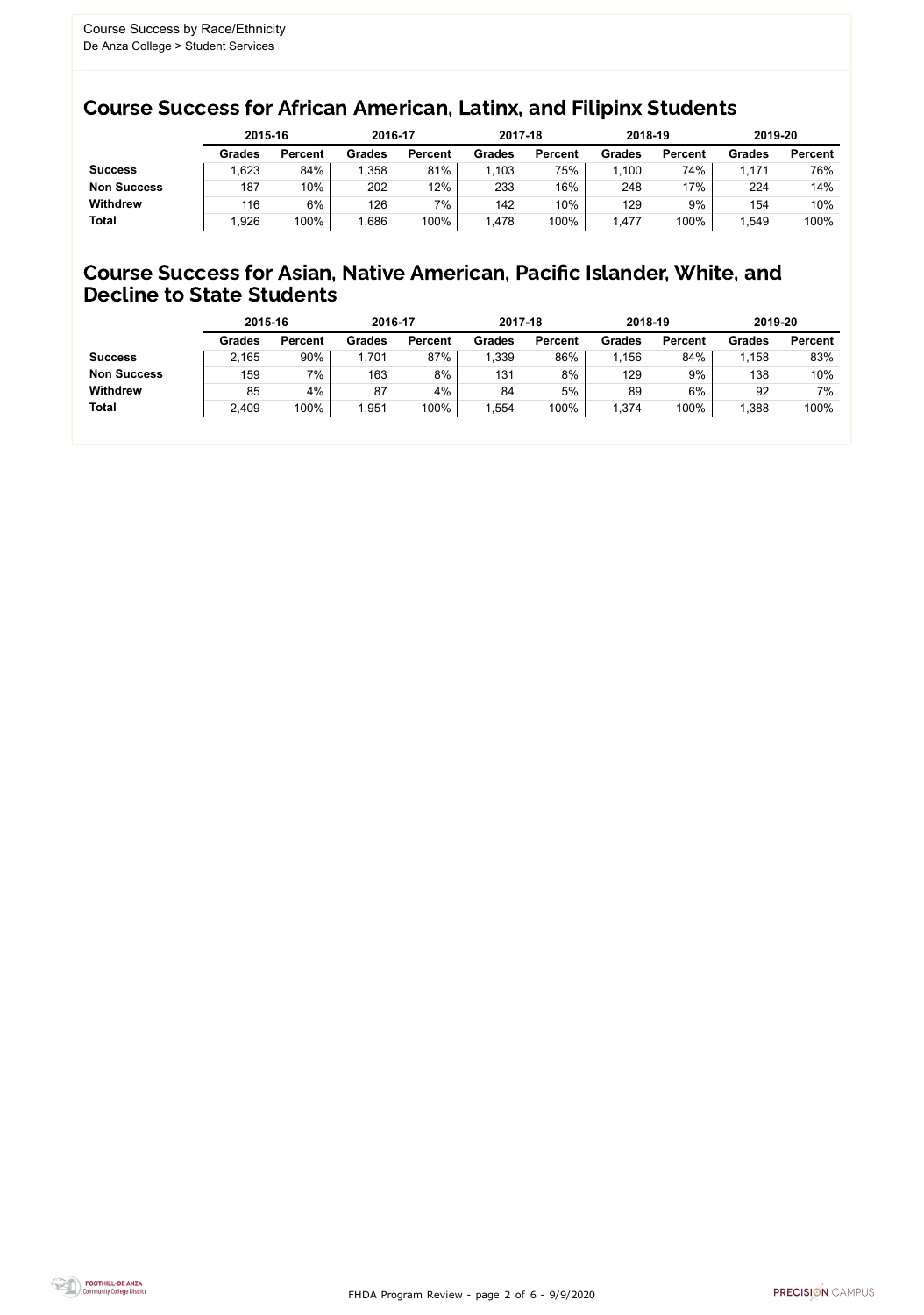FHDA Program Review - page 3 of 6 - 9/9/2020



Some courses may continue to be listed but no longer have data due to renumbering or because the course was not offered in the past five years.



### by Gender

|                     | 2015-16 |                |       | 2016-17        |       | 2017-18        |       | 2018-19        |       | 2019-20        |  |
|---------------------|---------|----------------|-------|----------------|-------|----------------|-------|----------------|-------|----------------|--|
|                     | Enr     | <b>Percent</b> | Enr   | <b>Percent</b> | Enr   | <b>Percent</b> | Enr   | <b>Percent</b> | Enr   | <b>Percent</b> |  |
| <b>Female</b>       | 2,237   | 52%            | 1,909 | 52%            | 1,548 | 51%            | ,534  | 54%            | 1,526 | 52%            |  |
| <b>Male</b>         | 2,067   | 48%            | ,706  | 47%            | 1,467 | 48%            | 1,287 | 45%            | 1,387 | 47%            |  |
| <b>Non-Binary</b>   |         | 0%             |       | $0\%$          |       | 0%             |       | $0\%$          |       | 0%             |  |
| <b>Not Reported</b> | 31      | $1\%$          | 22    | $1\%$          | 17    | $1\%$          | 30    | 1%             | 23    | 1%             |  |
| <b>Total</b>        | 4,335   | 100%           | 3,637 | 100%           | 3,032 | 100%           | 2,851 | 100%           | 2,938 | 100%           |  |

### by Ethnicity

|                         |       | 2015-16        |       | 2016-17        |       | 2017-18        | 2018-19 |                | 2019-20 |                |
|-------------------------|-------|----------------|-------|----------------|-------|----------------|---------|----------------|---------|----------------|
|                         | Enr   | <b>Percent</b> | Enr   | <b>Percent</b> | Enr   | <b>Percent</b> | Enr     | <b>Percent</b> | Enr     | <b>Percent</b> |
| <b>African American</b> | 217   | 5%             | 233   | 6%             | 201   | 7%             | 221     | 8%             | 172     | 6%             |
| Asian                   | 1,771 | 41%            | 1,396 | 38%            | 1,059 | 35%            | 922     | 32%            | 913     | 31%            |
| <b>Filipinx</b>         | 329   | 8%             | 263   | 7%             | 237   | 8%             | 190     | 7%             | 217     | 7%             |
| Latinx                  | 1,380 | 32%            | 1,190 | 33%            | 1,040 | 34%            | 1,066   | 37%            | 1,160   | 39%            |
| <b>Native American</b>  | 8     | $0\%$          | 18    | 0%             | 14    | $0\%$          | 6       | $0\%$          |         | $0\%$          |
| <b>Pacific Islander</b> | 28    | $1\%$          | 30    | $1\%$          | 28    | 1%             | 37      | 1%             | 37      | 1%             |
| White                   | 496   | 11%            | 444   | 12%            | 418   | 14%            | 370     | 13%            | 363     | 12%            |
| <b>Decline to State</b> | 106   | 2%             | 63    | 2%             | 35    | 1%             | 39      | 1%             | 69      | $2\%$          |
| <b>Total</b>            | 4,335 | 100%           | 3,637 | 100%           | 3,032 | 100%           | 2,851   | 100%           | 2,938   | 100%           |

### by Age

|              | 2015-16 |                | 2016-17 |                | 2017-18 |                | 2018-19 |                | 2019-20 |                |
|--------------|---------|----------------|---------|----------------|---------|----------------|---------|----------------|---------|----------------|
|              | Enr     | <b>Percent</b> | Enr     | <b>Percent</b> | Enr     | <b>Percent</b> | Enr     | <b>Percent</b> | Enr     | <b>Percent</b> |
| 19 or less   | 2,166   | 50%            | ,623    | 45%            | 1,138   | 38%            | 999     | 35%            | 1,147   | 39%            |
| $20 - 24$    | .669    | 39%            | ,533    | 42%            | ,380    | 46%            | ,299    | 46%            | 1,287   | 44%            |
| 25-39        | 444     | 10%            | 427     | 12%            | 438     | 14%            | 471     | 17%            | 420     | 14%            |
| $40 +$       | 56      | 1%             | 54      | $1\%$          | 76      | 3%             | 82      | 3%             | 84      | 3%             |
| <b>Total</b> | 4,335   | 100%           | 3,637   | 100%           | 3,032   | 100%           | 2,851   | 100%           | 2,938   | 100%           |

### by Education Level

|                           | 2015-16 |                |       | 2016-17        |       | 2017-18        | 2018-19 |                | 2019-20 |                |
|---------------------------|---------|----------------|-------|----------------|-------|----------------|---------|----------------|---------|----------------|
|                           | Enr     | <b>Percent</b> | Enr   | <b>Percent</b> | Enr   | <b>Percent</b> | Enr     | <b>Percent</b> | Enr     | <b>Percent</b> |
| <b>Bachelor or higher</b> | 70      | 2%             | 66    | 2%             | 53    | 2%             | 64      | 2%             | 63      | 2%             |
| <b>Associate</b>          | 41      | 1%             | 22    | $1\%$          | 41    | $1\%$          | 54      | 2%             | 35      | 1%             |
| <b>HS/Equivalent</b>      | 3,900   | 90%            | 3,234 | 89%            | 2,767 | 91%            | 2,607   | 91%            | 2,684   | 91%            |
| <b>All Other</b>          | 324     | $7\%$          | 315   | 9%             | 171   | 6%             | 126     | 4%             | 156     | 5%             |
| <b>Total</b>              | 4,335   | 100%           | 3,637 | 100%           | 3,032 | 100%           | 2,851   | 100%           | 2,938   | 100%           |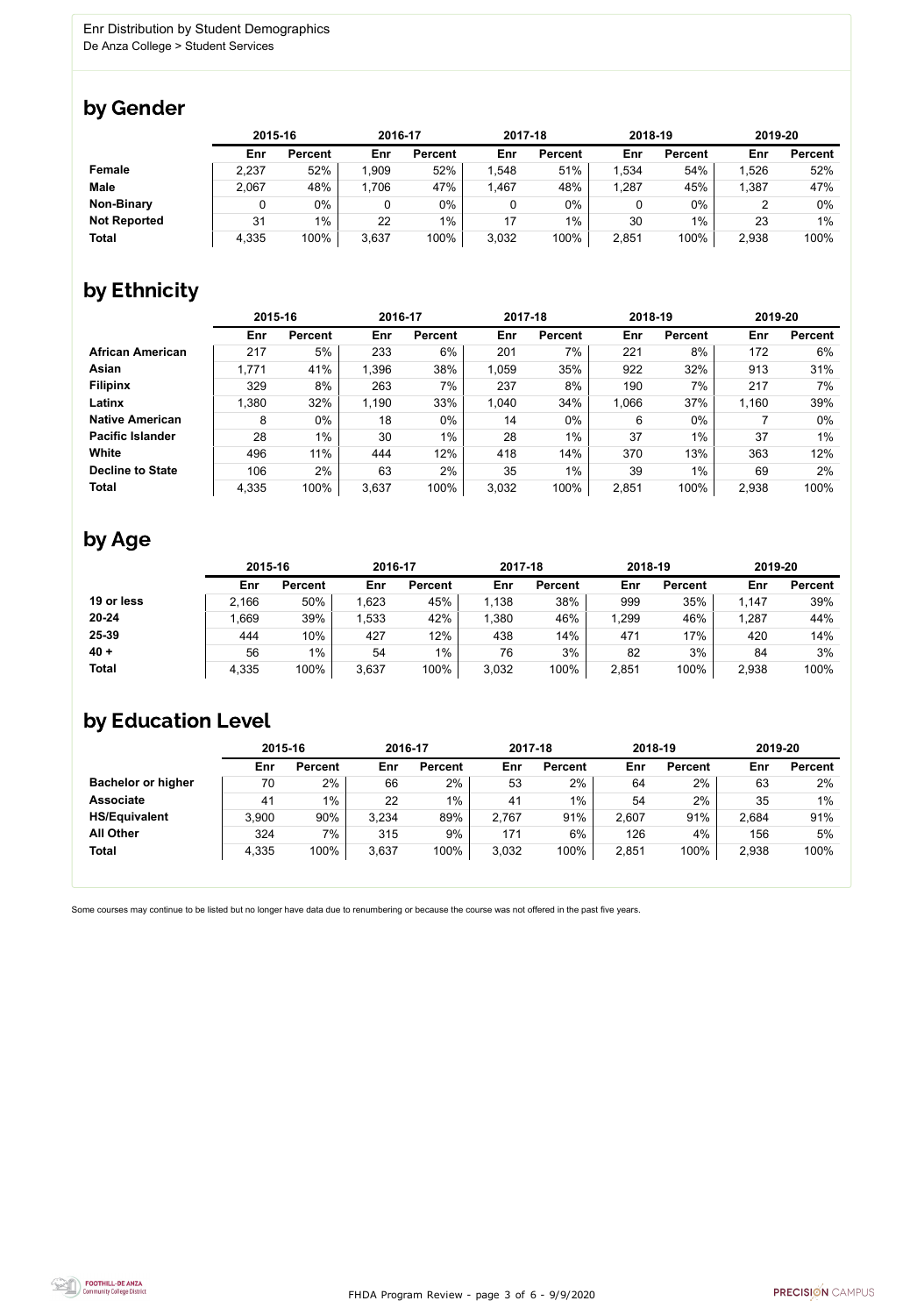FHDA Program Review - page 4 of 6 - 9/9/2020



#### Success Rates by Gender De Anza College > Student Services

|                     |                | 2019-20        |                    |                |                 |                |               |                |  |  |  |  |  |  |
|---------------------|----------------|----------------|--------------------|----------------|-----------------|----------------|---------------|----------------|--|--|--|--|--|--|
|                     | <b>Success</b> |                | <b>Non Success</b> |                | <b>Withdrew</b> |                | <b>Total</b>  |                |  |  |  |  |  |  |
|                     | <b>Grades</b>  | <b>Percent</b> | <b>Grades</b>      | <b>Percent</b> | <b>Grades</b>   | <b>Percent</b> | <b>Grades</b> | <b>Percent</b> |  |  |  |  |  |  |
| Female              | 1,222          | 80%            | 178                | 12%            | 125             | 8%             | 1,525         | 100%           |  |  |  |  |  |  |
| <b>Male</b>         | 1,090          | 79%            | 177                | 13%            | 120             | 9%             | 1,387         | 100%           |  |  |  |  |  |  |
| <b>Non-Binary</b>   |                | 50%            |                    | 50%            | 0               | $0\%$          | 2             | 100%           |  |  |  |  |  |  |
| <b>Not Reported</b> | 16             | 70%            | 6                  | 26%            |                 | 4%             | 23            | 100%           |  |  |  |  |  |  |
| All                 | 2,329          | 79%            | 362                | 12%            | 246             | 8%             | 2,937         | 100%           |  |  |  |  |  |  |

|                     | 2018-19       |                                      |               |                |               |                 |               |                |  |  |  |  |  |
|---------------------|---------------|--------------------------------------|---------------|----------------|---------------|-----------------|---------------|----------------|--|--|--|--|--|
|                     |               | <b>Non Success</b><br><b>Success</b> |               |                |               | <b>Withdrew</b> | <b>Total</b>  |                |  |  |  |  |  |
|                     | <b>Grades</b> | <b>Percent</b>                       | <b>Grades</b> | <b>Percent</b> | <b>Grades</b> | <b>Percent</b>  | <b>Grades</b> | <b>Percent</b> |  |  |  |  |  |
| Female              | 1,236         | 81%                                  | 191           | 12%            | 107           | 7%              | 1,534         | 100%           |  |  |  |  |  |
| <b>Male</b>         | 1,001         | 78%                                  | 183           | 14%            | 103           | 8%              | ,287          | 100%           |  |  |  |  |  |
| <b>Non-Binary</b>   | 0             | N/A                                  |               | N/A            | υ             | N/A             | U             | 100%           |  |  |  |  |  |
| <b>Not Reported</b> | 19            | 63%                                  | 3             | 10%            | 8             | 27%             | 30            | 100%           |  |  |  |  |  |
| All                 | 2,256         | 79%                                  | 377           | 13%            | 218           | 8%              | 2,851         | 100%           |  |  |  |  |  |

|                     |               | 2017-18                                                 |               |                |               |                |               |                |  |  |  |  |  |  |
|---------------------|---------------|---------------------------------------------------------|---------------|----------------|---------------|----------------|---------------|----------------|--|--|--|--|--|--|
|                     |               | <b>Withdrew</b><br><b>Non Success</b><br><b>Success</b> |               |                |               |                |               | <b>Total</b>   |  |  |  |  |  |  |
|                     | <b>Grades</b> | <b>Percent</b>                                          | <b>Grades</b> | <b>Percent</b> | <b>Grades</b> | <b>Percent</b> | <b>Grades</b> | <b>Percent</b> |  |  |  |  |  |  |
| <b>Female</b>       | 1,250         | 81%                                                     | 175           | 11%            | 123           | 8%             | ,548          | 100%           |  |  |  |  |  |  |
| <b>Male</b>         | 1,178         | 80%                                                     | 187           | 13%            | 102           | 7%             | 1,467         | 100%           |  |  |  |  |  |  |
| <b>Non-Binary</b>   | 0             | N/A                                                     | 0             | N/A            | 0             | N/A            | 0             | 100%           |  |  |  |  |  |  |
| <b>Not Reported</b> | 14            | 82%                                                     | 2             | 12%            |               | 6%             | 17            | 100%           |  |  |  |  |  |  |
| All                 | 2,442         | 81%                                                     | 364           | 12%            | 226           | 7%             | 3,032         | 100%           |  |  |  |  |  |  |

|                     |               |                |               | 2016-17        |                 |                |               |                |
|---------------------|---------------|----------------|---------------|----------------|-----------------|----------------|---------------|----------------|
|                     |               | <b>Success</b> |               |                | <b>Withdrew</b> |                | <b>Total</b>  |                |
|                     | <b>Grades</b> | <b>Percent</b> | <b>Grades</b> | <b>Percent</b> | <b>Grades</b>   | <b>Percent</b> | <b>Grades</b> | <b>Percent</b> |
| <b>Female</b>       | 1,640         | 86%            | 172           | 9%             | 97              | 5%             | ,909          | 100%           |
| <b>Male</b>         | 1,399         | 82%            | 192           | 11%            | 115             | 7%             | 1,706         | 100%           |
| <b>Non-Binary</b>   | 0             | N/A            |               | N/A            | 0               | N/A            | 0             | 100%           |
| <b>Not Reported</b> | 20            | 91%            |               | 5%             |                 | 5%             | 22            | 100%           |
| All                 | 3,059         | 84%            | 365           | 10%            | 213             | 6%             | 3,637         | 100%           |

|                     |               |                                                         |               |                | 2015-16       |                |               |                |
|---------------------|---------------|---------------------------------------------------------|---------------|----------------|---------------|----------------|---------------|----------------|
|                     |               | <b>Withdrew</b><br><b>Non Success</b><br><b>Success</b> |               |                |               |                |               |                |
|                     | <b>Grades</b> | <b>Percent</b>                                          | <b>Grades</b> | <b>Percent</b> | <b>Grades</b> | <b>Percent</b> | <b>Grades</b> | <b>Percent</b> |
| Female              | 1,984         | 89%                                                     | 165           | 7%             | 88            | 4%             | 2,237         | 100%           |
| <b>Male</b>         | 1,782         | 86%                                                     | 174           | 8%             | 111           | 5%             | 2,067         | 100%           |
| <b>Non-Binary</b>   | 0             | N/A                                                     | 0             | N/A            |               | N/A            | 0             | 100%           |
| <b>Not Reported</b> | 22            | 71%                                                     |               | 23%            | 2             | 6%             | 31            | 100%           |
| All                 | 3,788         | 87%                                                     | 346           | 8%             | 201           | 5%             | 4,335         | 100%           |

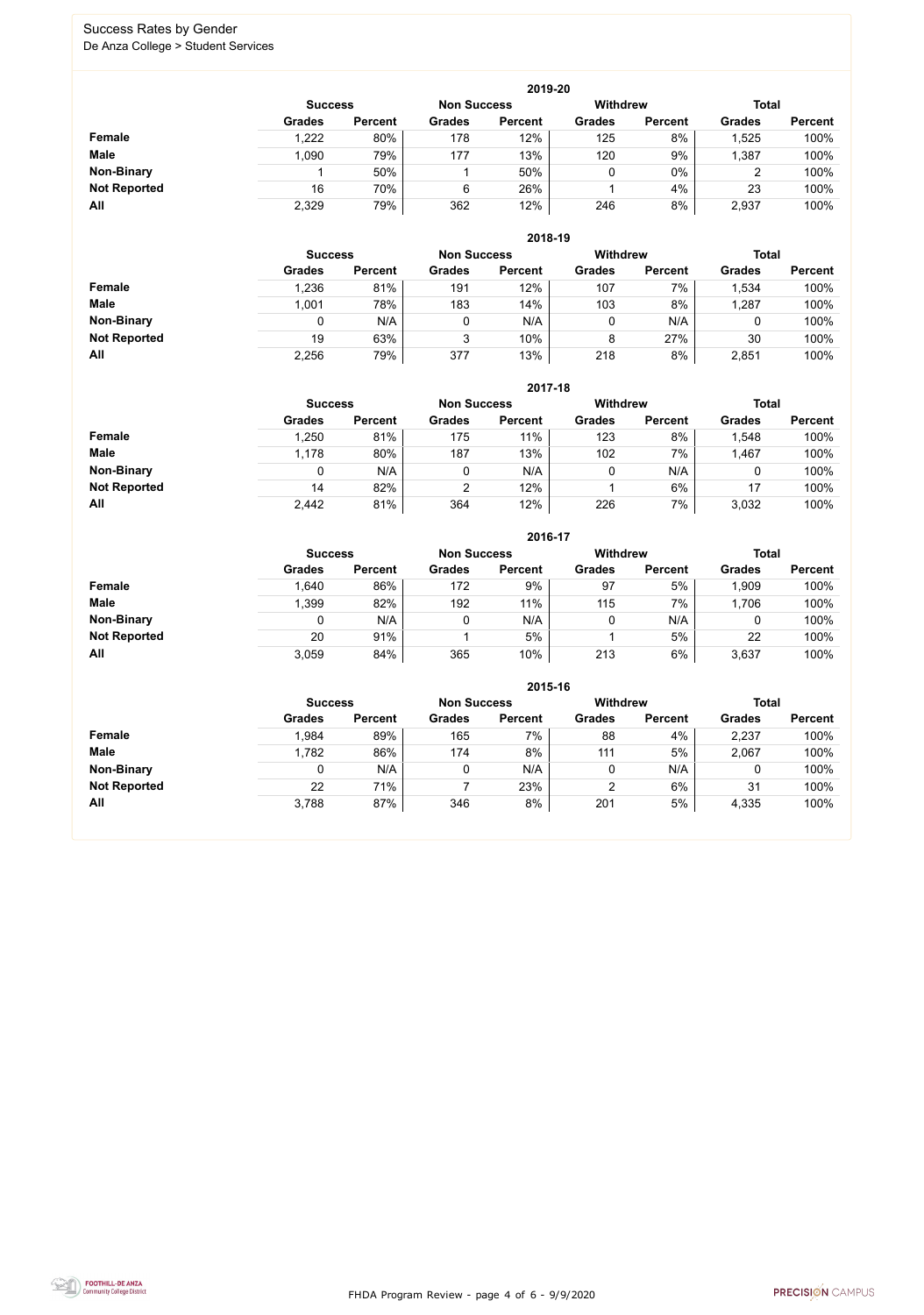FHDA Program Review - page 5 of 6 - 9/9/2020



#### Success Rates by Age De Anza College > Student Services

|            |                |                    |               | 2019-20         |               |                |               |                |
|------------|----------------|--------------------|---------------|-----------------|---------------|----------------|---------------|----------------|
|            | <b>Success</b> | <b>Non Success</b> |               | <b>Withdrew</b> |               | <b>Total</b>   |               |                |
|            | <b>Grades</b>  | <b>Percent</b>     | <b>Grades</b> | <b>Percent</b>  | <b>Grades</b> | <b>Percent</b> | <b>Grades</b> | <b>Percent</b> |
| 19 or less | 944            | 82%                | 141           | 12%             | 62            | 5%             | 1,147         | 100%           |
| $20 - 24$  | 989            | 77%                | 165           | 13%             | 132           | 10%            | ,286          | 100%           |
| 25-39      | 335            | 80%                | 43            | 10%             | 42            | 10%            | 420           | 100%           |
| $40 +$     | 61             | 73%                | 13            | 15%             | 10            | 12%            | 84            | 100%           |
| All        | 2,329          | 79%                | 362           | 12%             | 246           | 8%             | 2,937         | 100%           |

|            |                |                    |               | 2018-19         |               |                |               |                |
|------------|----------------|--------------------|---------------|-----------------|---------------|----------------|---------------|----------------|
|            | <b>Success</b> | <b>Non Success</b> |               | <b>Withdrew</b> |               | <b>Total</b>   |               |                |
|            | <b>Grades</b>  | <b>Percent</b>     | <b>Grades</b> | <b>Percent</b>  | <b>Grades</b> | <b>Percent</b> | <b>Grades</b> | <b>Percent</b> |
| 19 or less | 839            | 84%                | 109           | 11%             | 51            | 5%             | 999           | 100%           |
| $20 - 24$  | 1,007          | 78%                | 180           | 14%             | 112           | 9%             | 1,299         | 100%           |
| 25-39      | 348            | 74%                | 79            | 17%             | 44            | 9%             | 471           | 100%           |
| $40 +$     | 62             | 76%                | 9             | 11%             | 11            | 13%            | 82            | 100%           |
| All        | 2,256          | 79%                | 377           | 13%             | 218           | 8%             | 2,851         | 100%           |

|            |                                                         |                |               | 2017-18        |               |                |               |                |
|------------|---------------------------------------------------------|----------------|---------------|----------------|---------------|----------------|---------------|----------------|
|            | <b>Withdrew</b><br><b>Non Success</b><br><b>Success</b> |                |               |                |               |                |               | <b>Total</b>   |
|            | <b>Grades</b>                                           | <b>Percent</b> | <b>Grades</b> | <b>Percent</b> | <b>Grades</b> | <b>Percent</b> | <b>Grades</b> | <b>Percent</b> |
| 19 or less | 985                                                     | 87%            | 95            | 8%             | 58            | 5%             | 1,138         | 100%           |
| $20 - 24$  | 1,053                                                   | 76%            | 211           | 15%            | 116           | 8%             | ,380          | 100%           |
| 25-39      | 341                                                     | 78%            | 49            | 11%            | 48            | 11%            | 438           | 100%           |
| $40 +$     | 63                                                      | 83%            | 9             | 12%            | 4             | 5%             | 76            | 100%           |
| All        | 2,442                                                   | 81%            | 364           | 12%            | 226           | 7%             | 3,032         | 100%           |

|            |                |                |               | 2016-17            |                 |                |               |                |
|------------|----------------|----------------|---------------|--------------------|-----------------|----------------|---------------|----------------|
|            | <b>Success</b> |                |               | <b>Non Success</b> | <b>Withdrew</b> |                | <b>Total</b>  |                |
|            | <b>Grades</b>  | <b>Percent</b> | <b>Grades</b> | <b>Percent</b>     | <b>Grades</b>   | <b>Percent</b> | <b>Grades</b> | <b>Percent</b> |
| 19 or less | 1,446          | 89%            | 112           | 7%                 | 65              | 4%             | 1,623         | 100%           |
| $20 - 24$  | 1,218          | 79%            | 211           | 14%                | 104             | 7%             | 1,533         | 100%           |
| 25-39      | 351            | 82%            | 40            | 9%                 | 36              | 8%             | 427           | 100%           |
| $40 +$     | 44             | 81%            | າ             | 4%                 | 8               | 15%            | 54            | 100%           |
| All        | 3,059          | 84%            | 365           | 10%                | 213             | 6%             | 3,637         | 100%           |

|            |                                                         |                |               | 2015-16        |               |                |               |                |  |
|------------|---------------------------------------------------------|----------------|---------------|----------------|---------------|----------------|---------------|----------------|--|
|            | <b>Withdrew</b><br><b>Non Success</b><br><b>Success</b> |                |               |                |               |                |               | <b>Total</b>   |  |
|            | <b>Grades</b>                                           | <b>Percent</b> | <b>Grades</b> | <b>Percent</b> | <b>Grades</b> | <b>Percent</b> | <b>Grades</b> | <b>Percent</b> |  |
| 19 or less | 1,986                                                   | 92%            | 125           | 6%             | 55            | 3%             | 2,166         | 100%           |  |
| $20 - 24$  | 1,381                                                   | 83%            | 177           | 11%            | 111           | 7%             | ,669          | 100%           |  |
| 25-39      | 373                                                     | 84%            | 40            | 9%             | 31            | 7%             | 444           | 100%           |  |
| $40 +$     | 48                                                      | 86%            | 4             | 7%             | 4             | 7%             | 56            | 100%           |  |
| All        | 3,788                                                   | 87%            | 346           | 8%             | 201           | 5%             | 4,335         | 100%           |  |